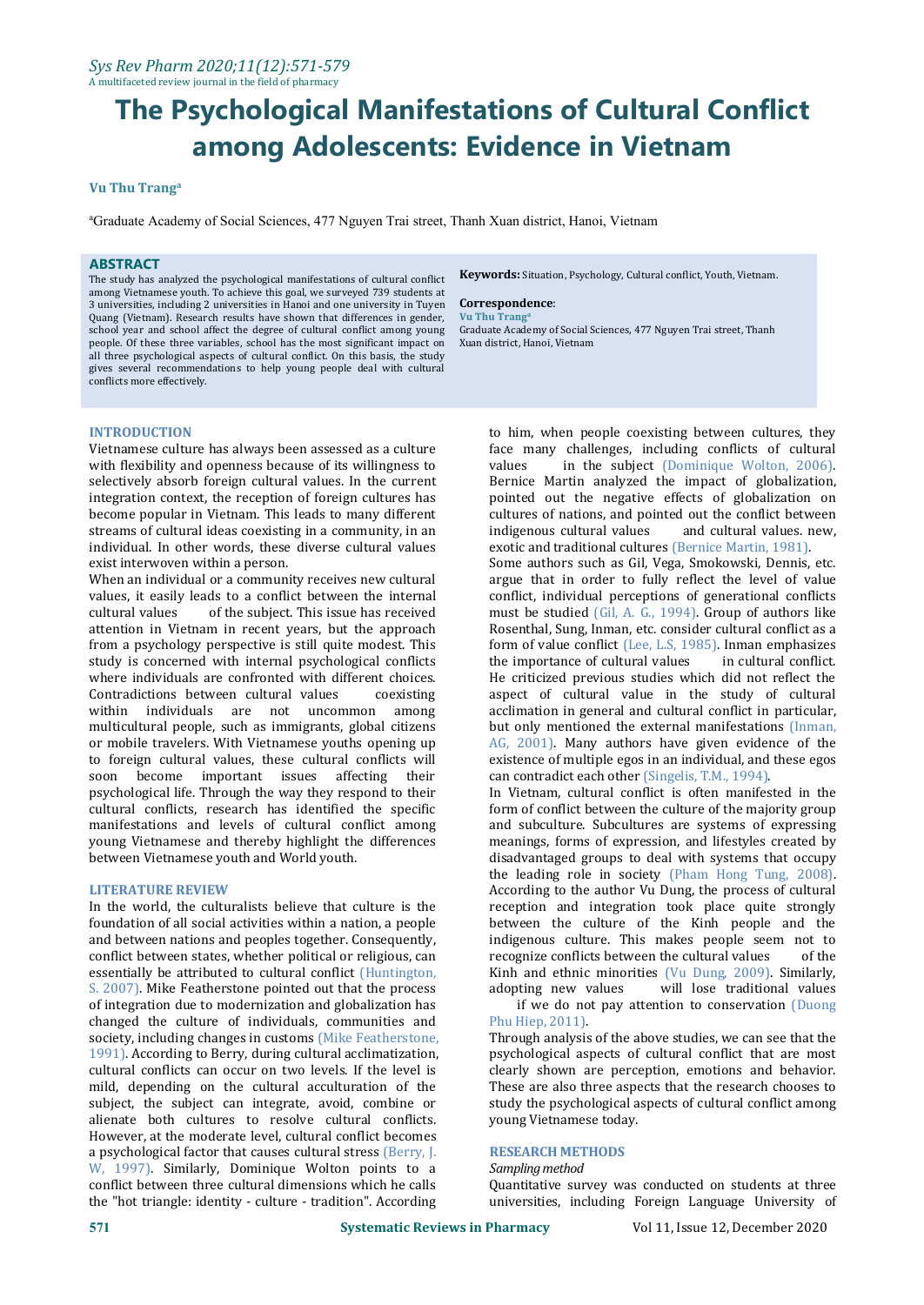Hanoi National University (ULIS) and Hanoi Pedagogical University (HNUE) and Tan Trao University (TTU) . At each school, 200 coupons are distributed to students from different disciplines and academic years. The total number of votes collected is 541. We remove 2 cases (numbers 80 and 420) that do not fully answer 80% of the statements measuring the level of cultural conflict, ie the main

dependent variable of the study. Thus, the number of satisfactory votes for analysis is 539 votes. In addition, the topic also interviewed 150 people in depth from 3 universities. In which, there are 15 lecturers and 135 students (each school 5 lecturers and 35 students). The distribution of research objects in the practical survey is summarized in the following table:

# **Table 1:** Total number of respondents

| Obiect                                           | Number of participants | Percentage % |
|--------------------------------------------------|------------------------|--------------|
| 1. Object of quantitative survey (Questionnaire) | 539                    | 72.9         |
| 2. Qualitative survey (In-depth interview)       | 150                    | 20.2         |
| 3. Objects of experimental impact                |                        | 6.7          |
| <b>Total</b>                                     | 739                    | 100.0        |

Thus, the total sample survey of the topic is 739 people, including 539 quantitative survey students; 150 lecturers, students for qualitative survey and 50 students for impact experiment.

| <b>Characteristics</b> |             | Number ( $N = 739$ ) | Percentage % |
|------------------------|-------------|----------------------|--------------|
| 1. Gender              | Male        | 219                  | 29.6         |
|                        | Female      | 520                  | 70.4         |
|                        | Year 1      | 300                  | 40.5         |
| 2.School year          | Year 2      | 219                  | 26.9         |
|                        | Year 3      | 220                  | 32.6         |
|                        | <b>ULIS</b> | 257                  | 34.7         |
| 3.School               | <b>HNUE</b> | 250                  | 33.8         |
|                        | TTU         | 232                  | 31.5         |

**Table 2:** Sample structure selected for survey

# *Datacollectionmethods*

(i) In-depth interviews, 150 cases(15 lecturers and 135 students) to find out about opportunities to be integrated with Western culture and how to resolve student cultural conflicts.

(ii) Use the Likert scale to measure survey questions with conventions: (1) cultural continuity scale, (2) cultural cohesion scale, (3) cultural conflict scale, (4) personality scale, (5) family unity scale, (6) cultural acculturation pressure scale, (7) respondents' personal information. Based on actual data on cultural conflict among Vietnamese youth collected in this study, the manifestation levels of cultural conflict among young people are divided as follows: GPA from 1 to 2.26 (low ); GPA from 2.26 to 3.24 (average); GPA from 3.24 to 5.0 (high). (iii)The data was entered into SPSS 20.0 software and cleaned up to ensure the accuracy of the input. The data describing the current situation is

analyzed by the statistics describing the mean, standard deviation, and frequency. Compare the variable data using ANOVA analysis and post hoc test if the F result of ANOVA is statistically significant. Evaluate the impact of the influencing factors using linear regression. Impact assessment of impact experiments using Crosstab analysis.

#### **RESULTS AND DISCUSSION**

# **Overall assessment of psychological manifestations of cultural conflicts among young people**

Cultural conflict is expressed in 3 psychological aspects: perception, emotion and behavior. The survey results of 739 students and lecturers of the three universities show the general results on the level of expression of psychological aspects of cultural conflict among young students as follows:

**Table 3:** The degree of expression of the psychological aspect of cultural conflict among Vietnamese students

| No | Aspects           | <b>GPA</b> | <b>SD</b> | Level  |
|----|-------------------|------------|-----------|--------|
|    | Perception        | 2,51       | 0,69      | Medium |
|    | Emotion           | 2,66       | 0,77      | Medium |
|    | Behavior          | 3,09       | 0,46      | Medium |
|    | The average score | 2,75       | 0,49      | Medium |

*<sup>(</sup>Source: The survey data of the study)* 

The average score showing psychological aspects of cultural conflict among the young students surveyed is at the average level, with low diversity of opinions (GPA = 2.75 and  $SD = 0.49$ ). This means that the students at the schools surveyed experienced moderate negative emotions (such as anxiety). The contrast between the

and behavioral expectations that individuals learn from the original and Western cultures is also moderate.

In terms of perception, surveyed people have a moderate level of self-awareness of cultural ego and the relationship between the original culture and the foreign

*<sup>(</sup>Source: The survey data of the study)*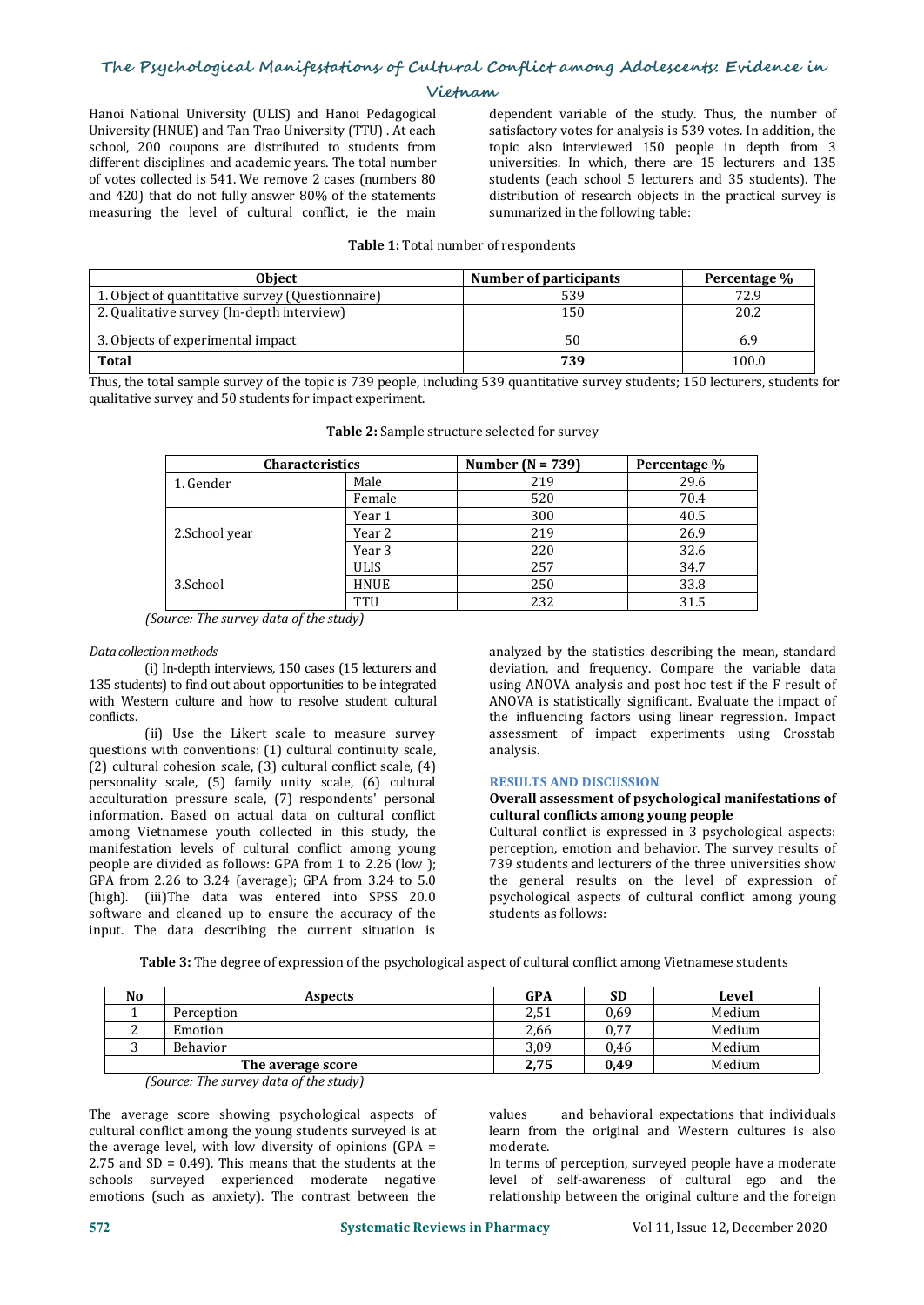culture. Students have difficulty balancing needs and opposing constraints stemming from different cultural groups, but not too great a difficulty.

In terms of emotions, the feeling of "torn" between the traditional cultural ego and Western culture in students has not led to an impossible situation. Students still know which culture to choose to act on. In terms of behavior, students have the ability to find effective behavior to resolve conflicts to restore psychological equilibrium. Behavior that is homogeneous with Western culture and traditional cultural preservation behavior is shown quite balanced. Of the three aspects of student psychological manifestation of cultural conflict, the cognitive aspect has the lowest average score, followed by the emotional aspect and the highest aspect of behavior. This shows that cultural conflict is less obvious on a cognitive and emotional side, and more apparent from a behavioral

perspective. However, the difference between the three psychological aspects is negligible and the level of conflict in all three aspects is moderate.4.2. Biểu hiện cụ thể các khía cạnh tâm lý của xung đột văn hoá ở thanh niên Việt Nam

#### *The perception aspect*

According to the analysis above, cognitive aspects include awareness of one's cultural origins, awareness of unity in one's own values and behavior, and awareness of one's interactions. yourself with cultural groups. Specific scores of each perceived content are shown in Table 4.

With GPA =  $2.51$  and SD =  $0.69$  of the cognitive scale, it shows that the cultural conflict in terms of perception is at an average level. When thinking about national cultural values and Western cultural values, there is a normal contradiction among the students asked.

**Table 4:** Overall assessment of the perception aspect of cultural conflict

| No | Expression                                          | GPA  | <b>SD</b> | Level  |
|----|-----------------------------------------------------|------|-----------|--------|
|    | Awareness of one's cultural origins                 | 2,17 | 0,89      | LOW    |
| o  | Awareness of unity in one's own values and behavior | 2,42 | 1,01      | Medium |
|    | Awareness of one's interactions                     | 2,93 | 0,85      | Medium |
|    | The average score                                   | 2,51 | 0,69      | Medium |
|    | $\sqrt{2}$<br>$\sim$<br>, , ,, ,,                   |      |           |        |

*(Source: The survey data ofthe study)*

Of the three contents, it can be seen that conflicts over perceptions of their own cultural origins have the lowest GPA. This shows that young students have little difficulty in categorizing their cultural backgrounds. In other words, they know which cultural group they belong to. Of course, this result does not imply that young people are forced to classify themselves in one of two groups (Vietnamese cultural group and Western cultural group), but that they can classify themselves in both groups close, closely linke<br>without any cultural awareness conflict.  $\frac{1}{2}$  in self-awareness. without any cultural awareness conflict.

The mean of awareness of unity in one's own values and behavior is lower than the mean of awareness of one's interactions. This implies that cultural conflict is more evident when students interact with other cultural groups, such as family, friends, etc. In other words, the perception of cultural conflict becomes most evident when placed in specific situations. Thus, it can be seen that, through the three contents of the cognitive aspects of cultural conflict, the higher the cognitive depth, the

lower the conflict level. Cultural conflict is most evident through the perception of personality relations, then the awareness of one's own values, and even less when the awareness of the origin of the cultural ego. Although all three contents above describe aspects of cultural ego, it can be seen clearly that the cultural conflict among the young Vietnamese students surveyed is only clearly shown in the aspects of recognition. consciousness is close, closely linked to behavior, but has not shown depth

#### **The emotional aspect**

The emotional aspect of cultural conflict consists of three contents, corresponding to the three contents of the cognitive aspect. A sense of one's own cultural origin reflects the feelings when the individual classifies himself in one or more cultural groups. Your sense of your value system is your feeling of certainty, believing in the unity and clarity of your own cultural value system.

**Table 5**: Overall assessment of the emotional aspect of cultural conflict

| <b>No</b> | Expression                           | GPA  | <b>SD</b> | Level  |
|-----------|--------------------------------------|------|-----------|--------|
|           | Feel about your own cultural origins | 2,61 | 1,10      | Medium |
|           | Feel about your own value system     | 2,94 | $1{,}00$  | Medium |
|           | Feel about cultural interoperability | 2,45 | 0,67      | Medium |
|           | The average score                    | 2,66 | 0,77      |        |

*(Source: The survey data ofthe study)*

Table 5 shows the extent of these three emotional contents among young Vietnamese students. Based on the average score, it can be seen that all three of these emotional contents are at the average level (GPA = 2.66 and  $SD = 0.77$ ). In other words, the level of emotional commun cultures.<br>cultured conflict is not as intense among young cultures. cultural conflict is not as intense among young Vietnamese. His sense of value system has the highest average of the three items, showing the highest level of conflict. Young people surveyed feel most confused and confused when they have to evaluate their cultural values. The lowest level of conflict lies in the perception of

cultural interoperability. Vietnamese students show confidence when interacting with people from different cultural groups. This we can clearly see in students studying abroad. They are confident in learning, communicating with teachers and friends in different

# **The Behavioral aspect**

Behavior of cultural conflict resolution, like the act of resolving any type of conflict, involves direct and indirect resolution.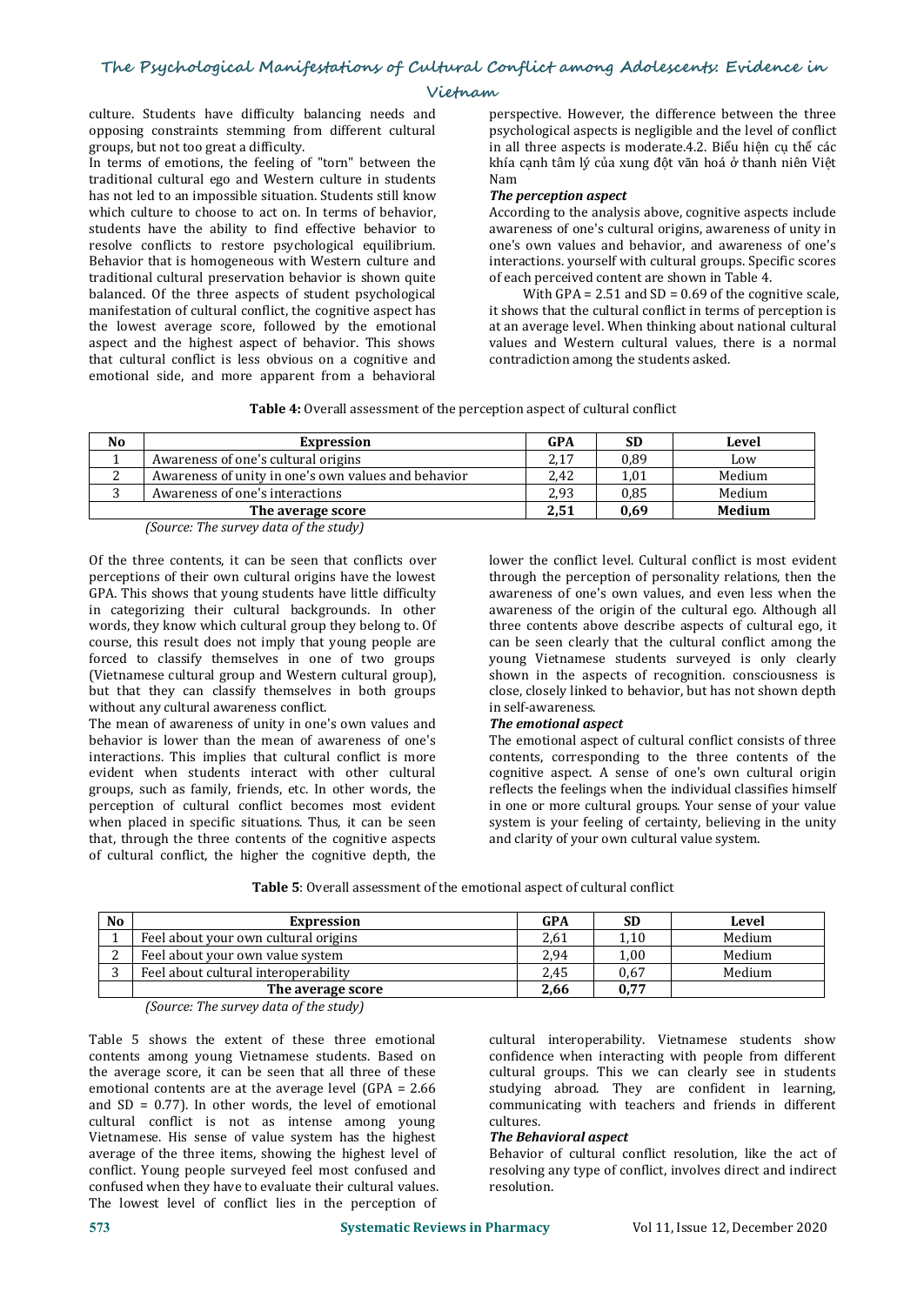# **Vietnam**

| N <sub>0</sub> | Expression                                                  | GPA  | <b>SD</b> | Level  |
|----------------|-------------------------------------------------------------|------|-----------|--------|
|                | Indirect conflict resolution behavior                       | 3,07 | 0,50      | Medium |
| ◠<br>L         | Direct conflict resolution behavior                         | いエエ  | 0,60      | Medium |
|                | The average score                                           | 3,09 | 0.46      |        |
|                | $\sim$<br>$\sim$ $\sim$ $\sim$ $\sim$ $\sim$ $\sim$<br>$-1$ |      |           |        |

**Table 6:** Overall assessment of cultural conflict resolution behavior

*(Source: The survey data of the study)* 

With GPA =  $3.09$  and SD = 0.46, it shows that the behavior of resolving cultural conflicts is at an average level (exactly above average). In other words, when a through:<br>conflict of values arises between traditional culture and batterns. conflict of values arises between traditional culture and Western culture, it is imperative that students take actions to resolve this conflict. However, these conflict resolution acts are only moderately limited, although there are higher cognitive and emotional aspects. If comparing between the two forms, the direct conflict resolution behavior is higher than the indirect conflict

resolution act. However, the difference is not great. Indirect settlement of cultural conflicts is shown through: Acts to avoid conflict; behavior of finding

# patterns. *Correlation between psychological aspects of cultural conflict among adolescents*

From analyzing the current situation in the cognitive, emotional and behavioral aspects of the cultural conflict in the surveyed person, we can find a correlation between these three psychological aspects of cultural conflict.

**Table 7:** Correlation between the three psychological dimensions of cultural conflict

|            |                                                                     | Perception | <b>Emotion</b> | <b>Behavior</b> |
|------------|---------------------------------------------------------------------|------------|----------------|-----------------|
|            | Perception                                                          |            | $0.75*$        | 0.04            |
|            | Emotion                                                             |            |                | 0.08            |
|            | Behavior                                                            |            |                |                 |
| $\sqrt{ }$ | $\sim$<br>$\mathbf{1}$ . $\mathbf{1}$ . $\mathbf{1}$ . $\mathbf{1}$ |            |                |                 |

*(Source: The survey data of the study)* 

Table 7 shows the status of the correlation between three psychological aspects of cultural conflict among young people. There is a strong correlation between the cognitive and emotional aspects of cultural conflict. This result is also reflected through analysis of each of the

cognitive and emotional contents of cultural conflict. The behavioral dimension is very low correlated with the other two. The cause may be due to the diversity of behavior in resolving cultural conflicts.

**Table 8:** Correlation between the three psychological dimensions of youth cultural conflict (by behavioral group)

|                | Perception | <b>Emotion</b> |          |         | <b>Behavior</b> |              |              |             |
|----------------|------------|----------------|----------|---------|-----------------|--------------|--------------|-------------|
|                |            |                | Evade    | Find a  | Assimilati      | Conserva     | Integra      | <b>Tear</b> |
|                |            |                |          | pattern | on              | tive         | tion         | away        |
| Perception     |            | $0,75*$        | $-0,12*$ | $0.15*$ | $-0.08*$        | 0,11         | $0.15*$      | $-0,08$     |
| Emotion        |            |                | $-0,12*$ | $0,10*$ | $-0,02$         | 0,08         | $0,16*$      | 0,01        |
| Evade          |            |                |          | $-0.04$ | 0,04            | 0,05         | $-0.01$      | $0,09*$     |
| Find a pattern |            |                |          |         | $0,12*$         | $0,22*$      | $0,37*$      | $-0,05$     |
| Assimilation   |            |                |          |         |                 | 0.02         | $0,15*$      | $0,11*$     |
| Conservative   |            |                |          |         |                 | $\mathbf{1}$ | $0,19*$      | $0,13*$     |
| Integration    |            |                |          |         |                 |              | $\mathbf{1}$ | $0,16*$     |
| Tear away      |            |                |          |         |                 |              |              | 1           |

*Note:* \*: p< 0,05

*(Source: The survey data of the study)* 

Table 8 shows that there is a low but significant correlation between the types of conflict resolution behaviors and the cognitive and emotional aspects of cultural conflict. Both perception and emotion are inversely correlated with evasive behavior, showing that when the cognitive ather more pronounced the cognitive and emotional the role-seeking the more pronounced the cognitive and emotional cultural conflict is, the more likely it is to avoid the problem. High level of conflict can confuse young people, so it is easy for them to choose to avoid the problem. However, with a moderate degree of conflict, plus a low

correlation between cognitive and emotional aspects and avoidance behavior ( $r = 0.12$ ), avoidance is not common. Meanwhile, the pattern-seeking behavior was negatively correlated with perception and emotion, showing that when the cognitive and emotional cultural conflict is high,<br>the role-seeking behavior becomes unsuitable. the role-seeking behavior becomes unsuitable. Perception is inversely correlated with assimilation, but positively correlated with inclusive behavior. This shows that when the cognitive conflict increases, young people tend to choose Western culture over integration between the two cultures. Likewise, when feelings of cultural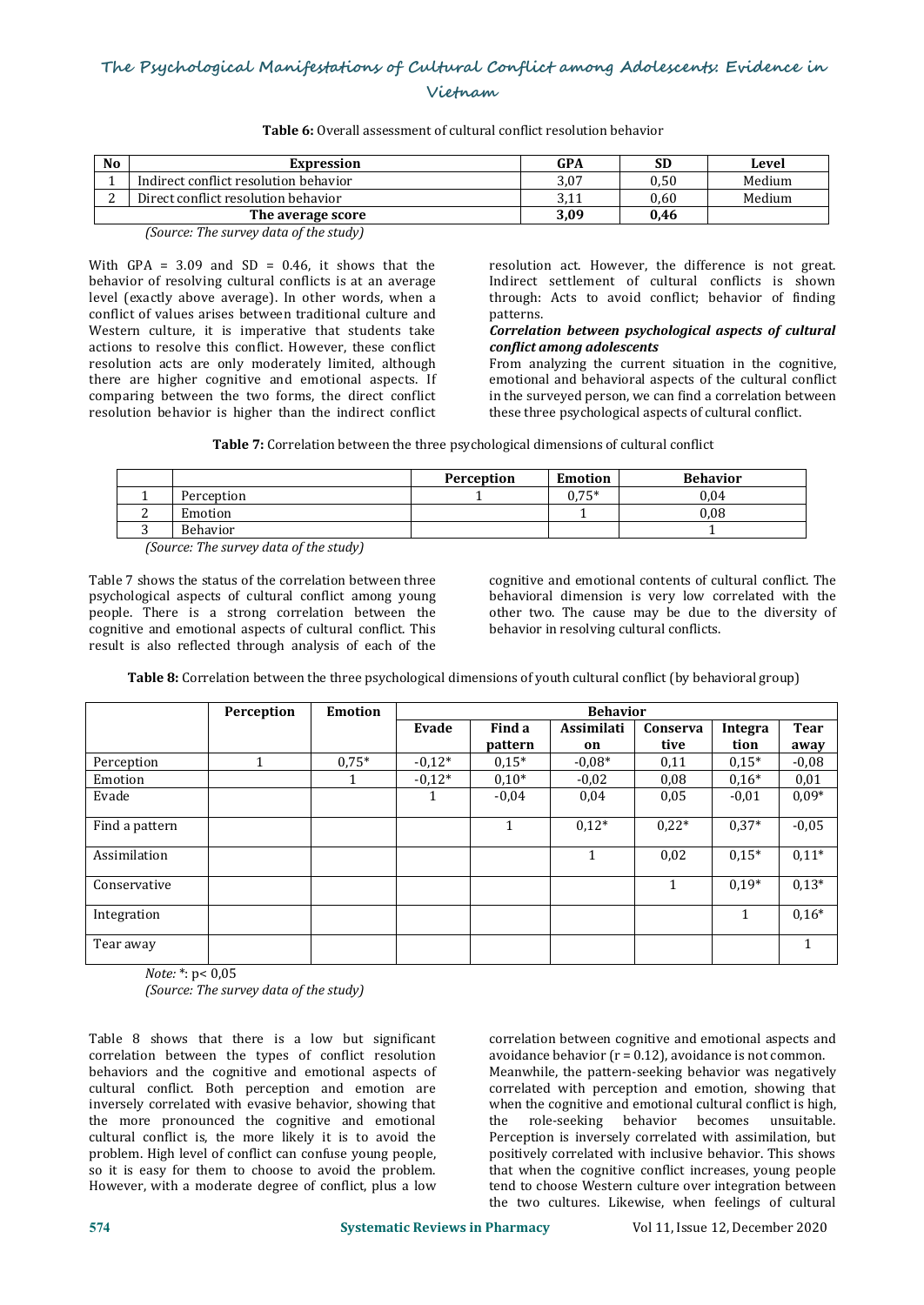conflict become more pronounced, inclusive behavior is less likely to be selected. The reason is that the differences and conflicts between the two cultures make it difficult for young people to find common ground between the two cultures. At that time, Western culture, which was assigned the characteristics of science, modernity and logic, was prioritized by Vietnamese youth. looked for gender differences that express that express that express that express that express that a moderate level of conflict like that of psychological aspects However, with a moderate level of conflict like that of Vietnamese youth, cultural inclusion is still a common conflict resolution behavior

#### **Compare the psychological aspects of cultural conflict according to the variables** *Gender*

Gender in conflict studies so far has all pointed to diverse differences between men and women in determining situations, expressing and resolving conflicts. So, we looked for gender differences that exist in all three

psychological aspects of cultural conflict. *The impact ofgender on cultural conflict*

Table 8 shows that in general, there is no difference between male and female births surveyed in terms of levels of cultural conflict. Women's cultural conflict score is more or less high than that of men, but this difference is not statistically significant.

| <b>Table 8:</b> Level of cultural conflict among Vietnamese youth by gender |  |
|-----------------------------------------------------------------------------|--|
|-----------------------------------------------------------------------------|--|

| No | Aspect            | Gender |        |  |  |  |
|----|-------------------|--------|--------|--|--|--|
|    |                   | Male   | Female |  |  |  |
|    | Perception*       | 2,39   | 2,55   |  |  |  |
|    | Emotion           | 2,59   | 2,69   |  |  |  |
|    | Behavior          | 3,10   | 3,09   |  |  |  |
|    | The average score | 2,69   | 2,77   |  |  |  |

*\* The dif erence between groups has <sup>p</sup> <0.05.(Source: The survey data ofthe study)*

Women have higher level of cognitive conflict than men: F  $(1.522) = 5.26$ ,  $p \le 0.05$ . On the other two aspects, no gender difference is noted in the level of cultural conflict. Thus, although young women have a clearer awareness of affect other psychological aspects and does not affect the level of cultural conflict in general, youth.

level of cultural conflict in general. youth. *The impact ofgender on each aspect ofcultural conflict*

The average score of women's perceptions of cultural conflict is generally higher than that of men in most of the cognitive categories. In which, there are 2 cognitive contents that this difference is statistically significant, namely awareness of one's own cultural origin and awareness of the unity in the value system and one's own behavior., with F points of F  $(1.522) = 4.87$ , p <0.05 and F  $(1.522) = 9.69$ , p < 0.05.

# **Table 9:** Perceptions of cultural conflicts by gender

| N <sub>0</sub> | Content                                              | <b>Male</b> | Female      |
|----------------|------------------------------------------------------|-------------|-------------|
|                | Awareness of one's cultural origins                  | 2,03        | つつつ<br>4,44 |
|                | Awareness of unity in one's own values and behavior* | 2,19        | 2,49        |
|                | Awareness of one's interactions*                     | 2.96        | 2,93        |
|                | The average score                                    |             | 2,55        |

*\* The dif erence between groups has <sup>p</sup> <0.05.(Source: The survey data ofthe study)*

There is no gender difference in perception of one's interactions with cultural groups. This shows that when awareness is required at a high level, young women tend

to perceive themselves more deeply than young men, thereby becoming more aware of the level of cultural conflict.

| <b>Table 10:</b> Emotions about cultural conflict by gender |  |
|-------------------------------------------------------------|--|
|-------------------------------------------------------------|--|

| No<br>Expression |                                      | Male | Female |
|------------------|--------------------------------------|------|--------|
|                  | Feel about your own cultural origins | 2,54 | 2,63   |
|                  | Feel about your own value system     | 2.82 | 2,97   |
|                  | Feel about cultural interoperability | 2.41 | 2,47   |
|                  | The average score                    | 2.59 | 2,69   |

*(Source: The survey data ofthe study)*

In all three aspects of the emotional aspect, there is no clear difference between the sexes. This shows that the level of emotional tension in men and women is not much different, if not quite similar.

# **Table 11:** Behavior of cultural conflict resolution by gender

| No | `ontent                                     | Male | Female                 |
|----|---------------------------------------------|------|------------------------|
|    | Evasive behavior *                          | 3,82 | 3,58                   |
|    | $\mathbf{u}$<br>Behavior of pattern finding | 2.48 | F <sub>0</sub><br>2.JU |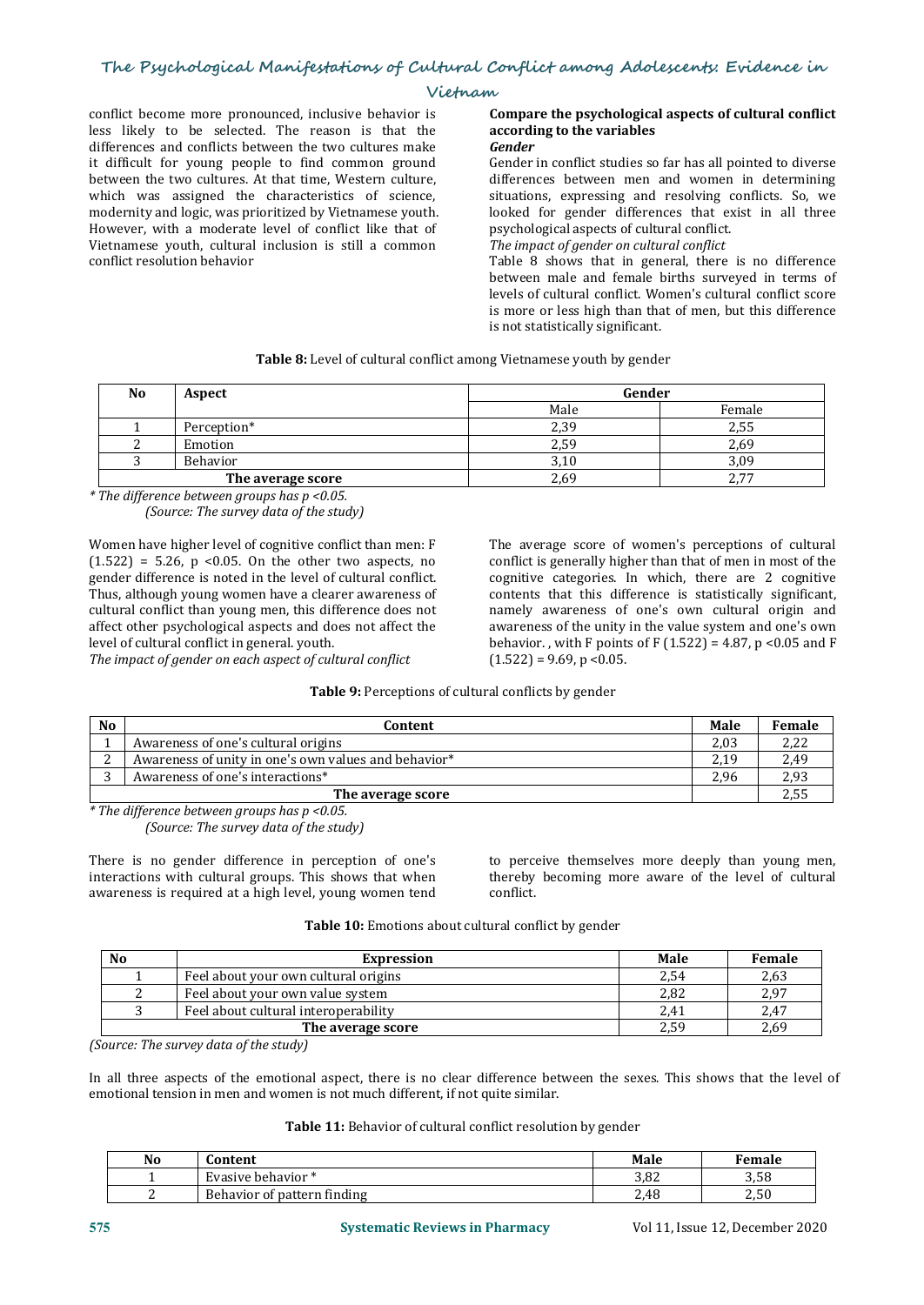| Vietnam |  |
|---------|--|
|---------|--|

|                           | Behavior of assimilation | 3,53 | 3,47 |
|---------------------------|--------------------------|------|------|
|                           | Conservative behavior*   | 2,93 | 3,19 |
|                           | Acts of reconciliation   | 2,69 | 2,60 |
|                           | Exclusion                | 3,13 | 3,20 |
| $\perp$ The average score |                          | 3,10 | 3,09 |

*\* The dif erence between groups has <sup>p</sup> <0.05.(Source: The survey data ofthe study)*

In terms of behavior, the diversity of conflict resolution behaviors leads to frequency of using behaviors in opposite directions by gender. Out of the 6 types of behaviors listed, evasive behavior and conservative behavior were two of the behaviors that noted more differences between the male and female students surveyed. When faced with cultural conflicts, female students often avoid the problem more than male students: F  $(1.522) = 11.72$ , p <0.05. This gender difference can be explained based on the negative correlation between cognitive aspects and avoidant cognitive aspects on the cognitive aspects behavior. Because the perception of cultural conflict Schoolyear behavior. Because the perception of cultural conflict among women is more pronounced than that of men, the frequency of avoiding the conflict in order to reduce the unpleasant feeling of inhibition caused by the conflict is also higher. However, male students tend to perform more conservative behaviors than female students: F  $(1,517) = 7.97$ ,  $p = 0.05$ . In other words, young men resolve cultural conflicts in Vietnamese style more often than young men.

In general, there is not much difference between men and women in the expression levels of the psychological shallow aspects of cultural conflict. Female students

experience higher levels of cognitive conflict than male students, of which the most obvious are conflicts that require a high level of thinking, including conflict of cultural origin and unity in values and behavior. The cultural origin and unity in values perceived gender difference of cultural conflict leads to female students often resolving conflicts with evasive behaviors. In contrast to female students, male students with lower levels of cognitive conflict tend to use conservative behavior. Thus, through the comparison of cultural conflict by gender, the relationship between cognitive aspects and behavior is reaffirmed.

The school year is included as a variable to evaluate age differences, and more importantly, differences in cognitive development levels among young students at different university grades. While the age difference between first, second- and third-year students may not be high, the degree of experience, breadth and depth of knowledge, and degree of cognitive development and The thinking of students in different disciplines can be very different. We examine how these differences affect the extent to which young people experience cultural conflict, especially the perceived aspect of cultural conflict.

**Table 12:** Level of cultural conflict among Vietnamese youth by School year

| N <sub>0</sub> | Aspect                    | Year 1 | Year 2 | Year 3 |
|----------------|---------------------------|--------|--------|--------|
|                | Perception                | 2,44   | 2,35   | 2,56   |
| ∼              | Emotion                   | 2,47   | 2,64   | 2,79   |
|                | <b>Behavior</b>           | 3,07   | 3,08   | 3,11   |
|                | GPA for the years *       | 2,66   | 2,69   | 2,82   |
|                | $\perp$ The average score | 2.72   |        |        |

*\* The dif erence between groups has <sup>p</sup> <0.05.(Source: The survey data ofthe study)*

There are differences in the degree of cultural conflict by different school years:  $F(2,355) = 3.81$ ,  $p \le 0.05$ . Among them, the difference was statistically significant between 3rd year students and first year students and 2nd year students. 3rd year students had higher cultural conflict scores than their first year and 2nd year, but there is no

difference between first year and 2nd year student. This shows that 3rd year students have achieved a certain level of development in thinking and emotions to realize the conflict between different cultures, thereby experiencing higher cultural conflict than students in lower grades.

**Table 13:** Perceptions about cultural conflicts (by school year)

| N <sub>0</sub> | Content                                              | Year 1 | Year 2 | <b>Year 3</b> |
|----------------|------------------------------------------------------|--------|--------|---------------|
|                | Awareness of one's cultural origins                  | 2,16   | 1,97   | 2,28          |
| n              | Awareness of unity in one's own values and behavior* | 2,29   | 2,26   | 2,47          |
| $\sim$         | Awareness of one's interactions*                     | 2,86   | 2,81   | 2,95          |
|                | GPA for the vears $*$                                | 2.44   | 2,35   | 2,56          |
|                | The average score                                    |        | 2.45   |               |

*\* The dif erence between groups has <sup>p</sup> <0.05.(Source: The survey data ofthe study)*

Among the three contents of awareness, only the perceptual content of one's own cultural origin has a significant difference between grades:  $F(2,355) = 3.44$ , p <0.05. Among them, a significant difference lies between Year 2 and Year 3. While the cognitive scores of first- and second-year students are similar, third year students exhibit a lack of clarity. clearly in the awareness of their own cultural origin. Thus, the school year affects students' perception of cultural conflict, that is, on the choice of cultural values, as well as the student's cultural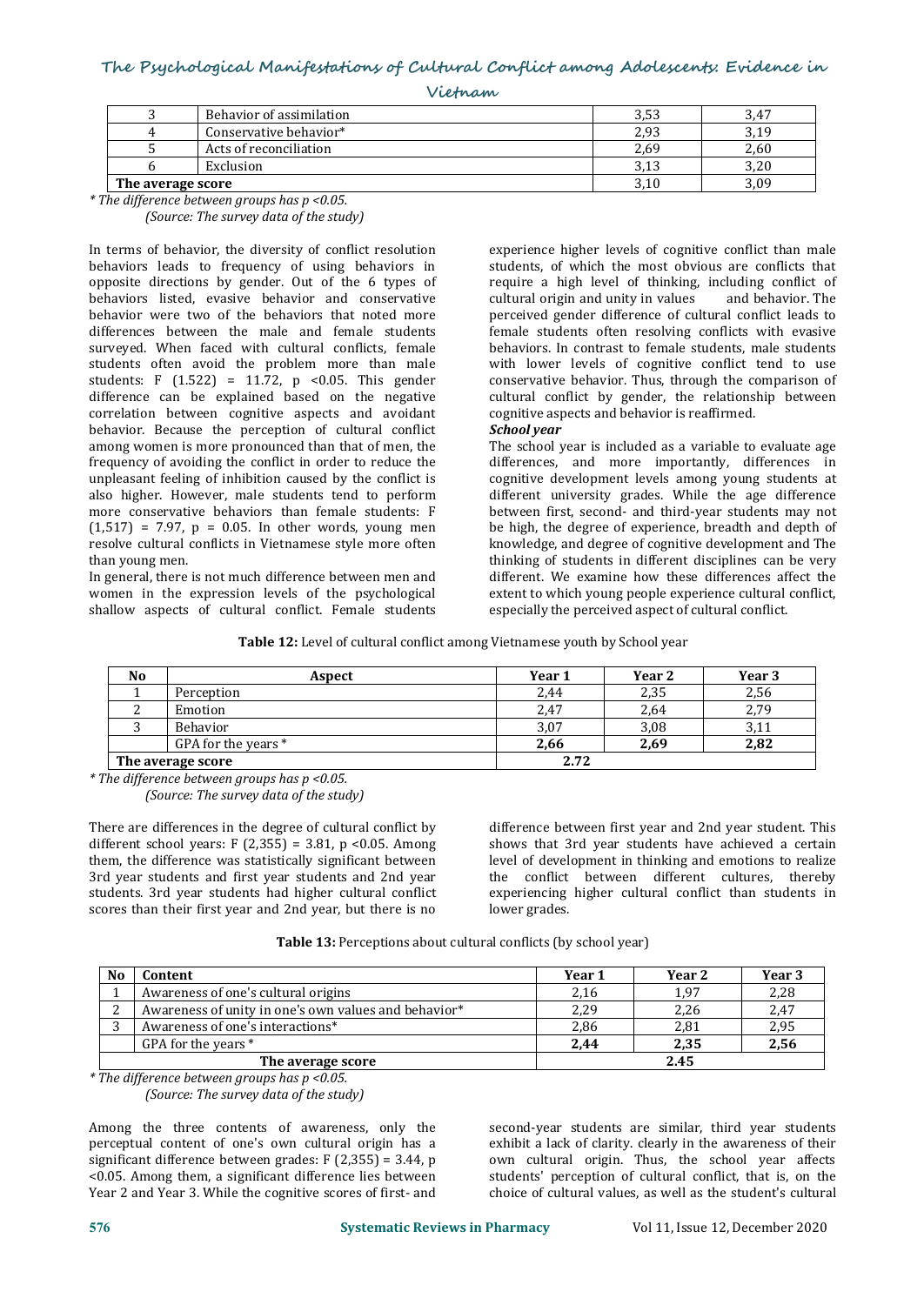ego. However, this effect just stopped at an average level <br>with GPA = 2.45. In terms of emotions, there is a 3rd vear students' grades are higher than Year 1 and 2nd with GPA = 2.45. In terms of emotions, there is a difference between the blocks of feelings about their own value system: F (2, 355) = 3.33, p <0.05 and about the perception of literary interoperability. Chemical: F (2,

ego. However, this effect just stopped at an average level<br>with GPA = 2.45. In terms of emotions, there is a<br>difference between the blocks of feelings about their own<br>value system: F (2, 355) = 3.33, p <0.05 and about the year students. This reflects the high level of emotional conflict among 3rd year students compared to students in the lower grades.

| <b>Table 14:</b> Emotionsabout cultural conflicts (by school year) |  |
|--------------------------------------------------------------------|--|
|--------------------------------------------------------------------|--|

| N <sub>0</sub> | <b>Expression</b>                    | Year 1 | Year 2 | Year 3 |
|----------------|--------------------------------------|--------|--------|--------|
|                | Feel about your own cultural origins | 2,42   | 2,56   | 2,74   |
| n<br>∸         | Feel about your own value system     | 2,71   | 2,93   | 3,03   |
| n              | Feel about cultural interoperability | 2,29   | 2,43   | 2,62   |
|                | GPA for the years *                  | 2,47   | 2,64   | 2,79   |
|                | The average score                    |        | 2.63   |        |

*\* The dif erence between groups has <sup>p</sup> <0.05.(Source: The survey data ofthe study)*

The above results show that the school year variable affects the student's feelings in the survey. That means it influences their torn emotions when choosing between

traditional cultural values and Western culture, between their national cultural ego and their Western cultural ego.

| <b>Table 15</b> : Cultural conflict resolution behaviors (by school year) |  |
|---------------------------------------------------------------------------|--|
|---------------------------------------------------------------------------|--|

| No | Content                     | Year 1 | Year 2 | Year 3 |
|----|-----------------------------|--------|--------|--------|
|    | Evasive behavior *          | 3,85   | 3,67   | 3,66   |
|    | Behavior of pattern finding | 2,40   | 2,38   | 2,46   |
| 3  | Behavior of assimilation    | 3.52   | 3,63   | 3,58   |
| 4  | Conservative behavior       | 3,07   | 2,90   | 3,00   |
|    | Acts of reconciliation      | 2,59   | 2,57   | 2,67   |
| 6  | Exclusion*                  | 2,98   | 3,35   | 3,27   |
|    | GPA for the years *         | 3,07   | 3,08   | 3,11   |
|    | The average score           |        | 3.08   |        |

*\* The dif erence between groups has <sup>p</sup> <0.05.(Source: The survey data ofthe study)*

In terms of behavior, first year students are less elusive than 2nd and 3rd year students:  $F(2,355) = 3.22$ ,  $p < 0.05$ . The reason may be that the higher level of cultural conflict among 3rd year students has prompted them to regularly use conflict avoidance behaviors. In addition, there is also a difference in the frequency of alienating acts between school years: F  $(2,354) = 3.94$ , p <0.05, in which 2nd and 3rd year students are less real. current cultura<br>behaviors more alienated than 1st year students. School behaviors more alienated than 1st year students.

Thus, as in the cognitive and emotional aspects, the school year variables have an influence on the students' behavior in resolving cultural conflicts. In other words, students of different academic years have behaviors to<br>resolve conflicts of cultural values between national resolve conflicts of cultural values cultures and Western cultures, as well as between their cultural ego choices. different. The influence of the school year variable on cultural conflict resolution behavior is medium (high average with GPA = 3.08). The influence of this variable on the 3rd year students is higher than the first- and second-year students.

The above results show that there is year variability in student cultural conflicts. 3rd year students have more cultural conflicts than the lower courses. The influence of the school year variable on the student's cultural conflict is shown in all 3 aspects (perception, attitude, behavior).

Year 3 students experience conflict of cultural origin more clearly than Year 1 and Year 2 students, leading to higher levels of conflict about their own sense of values. Besides, the tendency to use evasive behaviors to resolve conflicts is also significantly higher. In comparing aspects of cultural conflict according to school year variables, the relationship between the psychological aspects of cultural conflict is shown closely.

School has been included as a variable to indirectly represent the regional impact on youth cultural conflict. Despite the fact that young people come from many different localities, the learning environment in their youth has an important influence on the youth's cultural exposure, and from that, their ability to experience cultural conflict. In this thesis, we survey students in 3 major universities, including 2 universities in Hanoi representing the urban area (Foreign Language University of Hanoi National University (ULIS) and Hanoi Pedagogical University (HNUE)) and 1 university in Tuyen Quang represents the mountainous area (Tan Trao University TTU). How we look for differences in all 3 aspects of cultural conflict between students from different universities.

**Table 16:** Level of cultural conflict among Vietnamese youth (by school)

| No | <b>Lenaete</b><br>.<br>ルじしい | <b>ULIS</b>  | <b>HNUE</b>        | <b>COUNTY</b><br>. . |
|----|-----------------------------|--------------|--------------------|----------------------|
|    | ption                       | 200<br>4,64  | 220<br>0 د. ∠      | $\sim$ $-$<br>⊥ ب⊿   |
| -  | Emotion*                    | 2.75<br>ں ہے | າ 42<br>4<br>ر 1.5 | $- -$<br><u>.</u>    |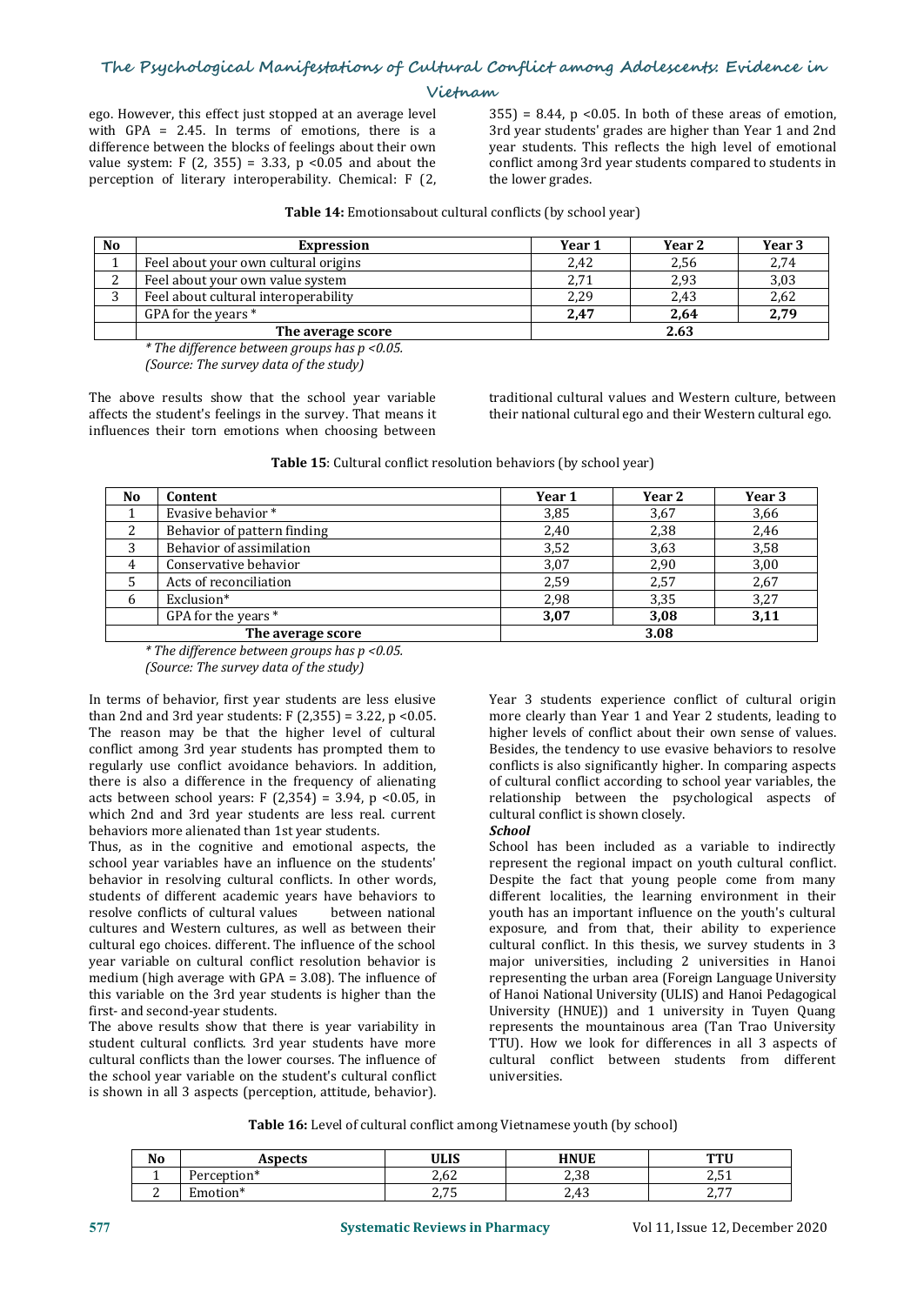| rietnam           |          |              |                      |      |
|-------------------|----------|--------------|----------------------|------|
| ້                 | ≀havior* | ົາ -<br>いエエ  | າ ^ 1<br>J, U L      |      |
| The average score |          | າ ດາ<br>دە,ء | ) <i>c</i> 1<br>4.VI | 2,80 |

*\* The dif erence between groups has p <0.05 (Source: The survey data of the study)* 

Table 16 shows that there are differences among students in all three aspects of cultural conflict.

In terms of perception, the difference between three school students is significant:  $F(2,535) = 5.45$ ,  $p \le 0.05$ , where ULIS students have higher cognitive conflicts than HNUE students. , but there is no difference in perception between TTU students and the other two schools. In terms of emotion, the difference between students of the three schools is also statistically significant:  $F(2,535) =$ 

10,07,  $p$  <0.05. In which, ULIS and TTU students have similar emotional conflict scores and both are greater than the scores of HNUE students. In terms of behavior, a statistically significant difference is between HNUE and TTU students, where HNUE students perform conflict resolution behaviors more often than TTU students. The differences in each of the specific aspects of the cultural conflict are analyzed below.

# **Table 17:** Perceptions of cultural conflicts by school

| <b>No</b>  | Content                                              | <b>ULIS</b> | <b>HNUE</b>   | <b>TTU</b>    |
|------------|------------------------------------------------------|-------------|---------------|---------------|
|            | Awareness of one's cultural origins                  | つつつ<br>4,44 | ว 1 1<br>4,11 | 717<br>، ۱. م |
| $\sqrt{2}$ | Awareness of unity in one's own values and behavior* | 2,58        | 2,23          | 2,42          |
| $\sim$     | Awareness of one's interactions*                     | 3,07        | 2,79          | 2,93          |
|            | The average score                                    | 2,62        | 2,38          | 2,51          |

*\* The dif erence between groups has p <0.05 (Source: The survey data of the study)* 

Among the three contents of perception, there are significant differences between students of schools through their perception of the unity of their values system and their own behavior:  $F(2,535) = 5.00$ ,  $p < 0$ , 05 and awareness of their interactions with cultural groups:  $F(2,535) = 4.63$ ,  $p \le 0.05$ . In both of these cognitive

dimensions, ULIS youth had a higher level of conflict than HNUE youth, but no difference from TTU youth. Thus, school factors that make a difference in the students' perceptions of cultural conflict. In other words, the student's study environment has an impact on students' perception of cultural conflict.

**Table 18:** Emotions about cultural conflict (by school)

| <b>No</b>         | Expression                            | <b>ULIS</b> | <b>HNUE</b> | <b>TTU</b> |
|-------------------|---------------------------------------|-------------|-------------|------------|
|                   | Feel about your own cultural origins* | 2,71        | 2,36        | 2,71       |
|                   | Feel about your own value system*     | 3.06        | 2.66        | 3,04       |
|                   | Feel about cultural interoperability* | 2.47        | 2.28        | 2,55       |
| The average score |                                       | 2,75        | 2,43        | 2,77       |

*\* The dif erence between groups has <sup>p</sup> <0.05.(Source: The survey data ofthe study)*

All three contents of emotion recognize differences among students at schools, with F-scores of perceptual contents about cultural origin, perceptions of cultural value systems and perceptions of interoperability. The turn is: F (2,535) = 5.71, p < 0.05; F (2,535) = 8.97, p < 0.05 and F  $(2,535)$  = 7.70, p < 0.05. In particular, ULIS and TTU students had higher emotional conflict scores in all three contents than HNUE students. There was no significant difference between ULIS and TTU students

| N <sub>0</sub>    | Content                      | <b>ULIS</b> | <b>HNUE</b> | <b>TTU</b> |
|-------------------|------------------------------|-------------|-------------|------------|
|                   | Evasive behavior *           | 3,48        | 3,70        | 3,77       |
| 2                 | Behavior of pattern finding* | 2,67        | 2,43        | 2,40       |
| 3                 | Behavior of assimilation*    | 3,30        | 3,49        | 3,64       |
| 4                 | Conservative behavior*       | 3,38        | 3,09        | 2,93       |
|                   | Acts of reconciliation*      | 2,67        | 2,45        | 2,73       |
| 6                 | Exclusion*                   | 3,16        | 2,93        | 3,38       |
| The average score |                              | 3,11        | 3,01        | 3,14       |

**Table 19:** Behavior resolving cultural conflicts (by school)

*\* The dif erence between groups has <sup>p</sup> <0.05.(Source: The survey data ofthe study)*

There were significant differences between three-school variable does make a certain difference to the student's<br>students in all of the behaviors studied. Thus, the school cultural conflict resolution behavior. In other wo

cultural conflict resolution behavior. In other words, the